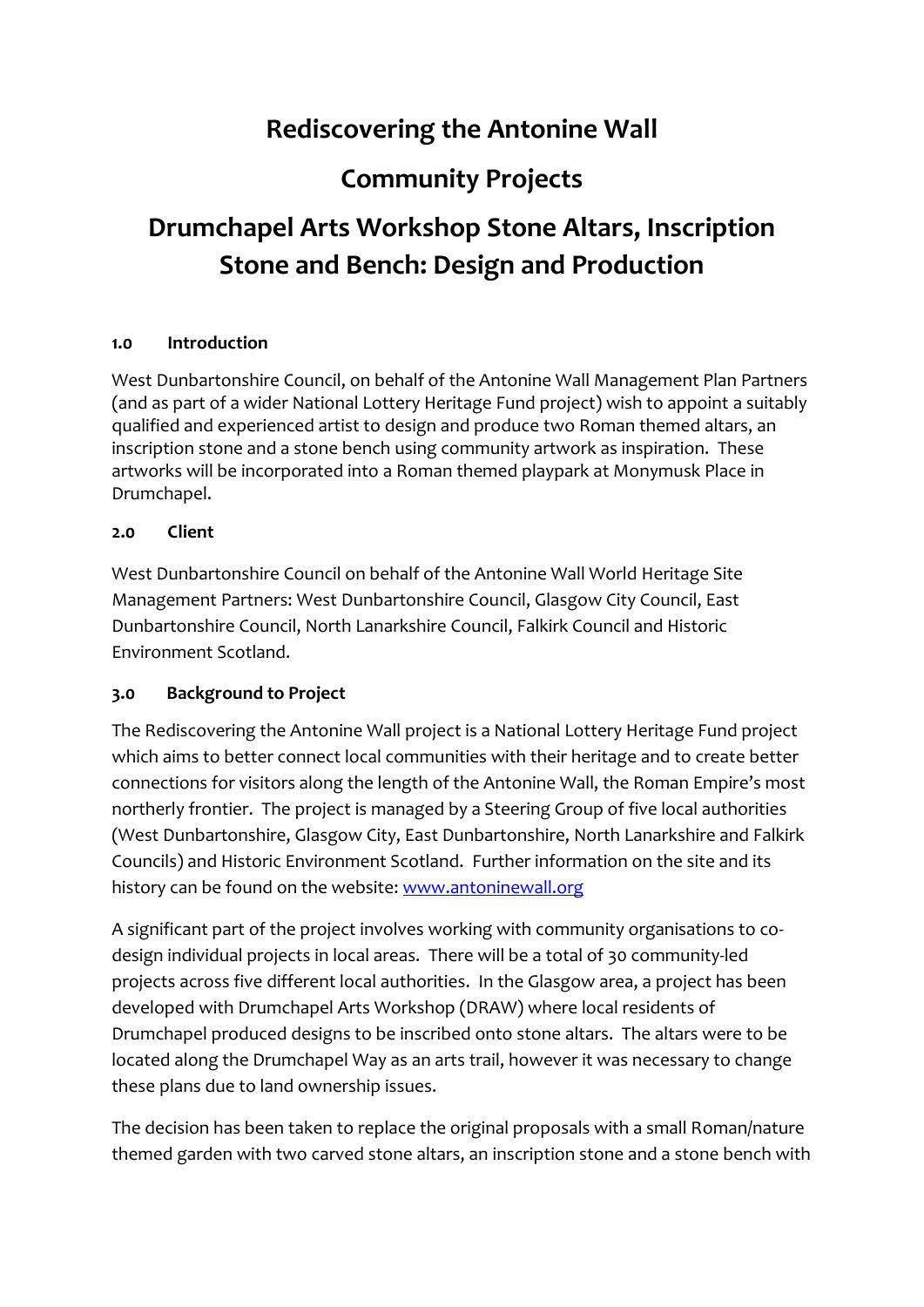designs inspired by the community artwork, to be located within a new Roman themed playpark being created as another strand to the project.

This commission is to appoint a suitably qualified and experienced artist to design and produce the two stone altars and inscription stone, incorporating the ideas generated by the local community, creating a nature garden within the playpark. In addition, the artist should design and create a Roman style stone bench incorporating a chosen piece of artwork from the supplied community designs.

## **TENDER REQUIREMENTS**

## **4.0 Scope of Works**

There are three elements to this commission. An artist is sought to design and produce the following:

# **Stone altars:**

- Design work for two stone altars, inspired by the community artwork designs shown in Appendix A and to the style of altars found along the line of the Antonine Wall shown in Appendix B;
- Production of the stone altars using a locally sourced buff sandstone and the tops should be hollowed out to allow use as bird baths;
- Delivery to site of completed altars.

# **Inscription stone:**

- Design of an inscription stone with the text set out in Appendix B, using a traditional Roman distance stone design. Images are presented in Appendix B;
- Production of the inscription stone using a locally sourced buff sandstone;
- Delivery to site of completed stone.

# **Stone bench:**

- Design work for a Roman style stone bench incorporating an exact replica of a community design on the seat: two options are presented in Appendix B and the proposed bench design is shown in Appendix C;
- Production of the bench using an appropriate stone of the artist's choice to the agreed dimensions shown in Appendix C;
- Delivery to site of completed bench.

Consideration should be given on all three elements around health and safety requirements for installation within a children's playpark. A design team led by Ironside Farrar is currently producing the design for the garden which will include technical details around foundations and fixings for the stone works. This information will be provided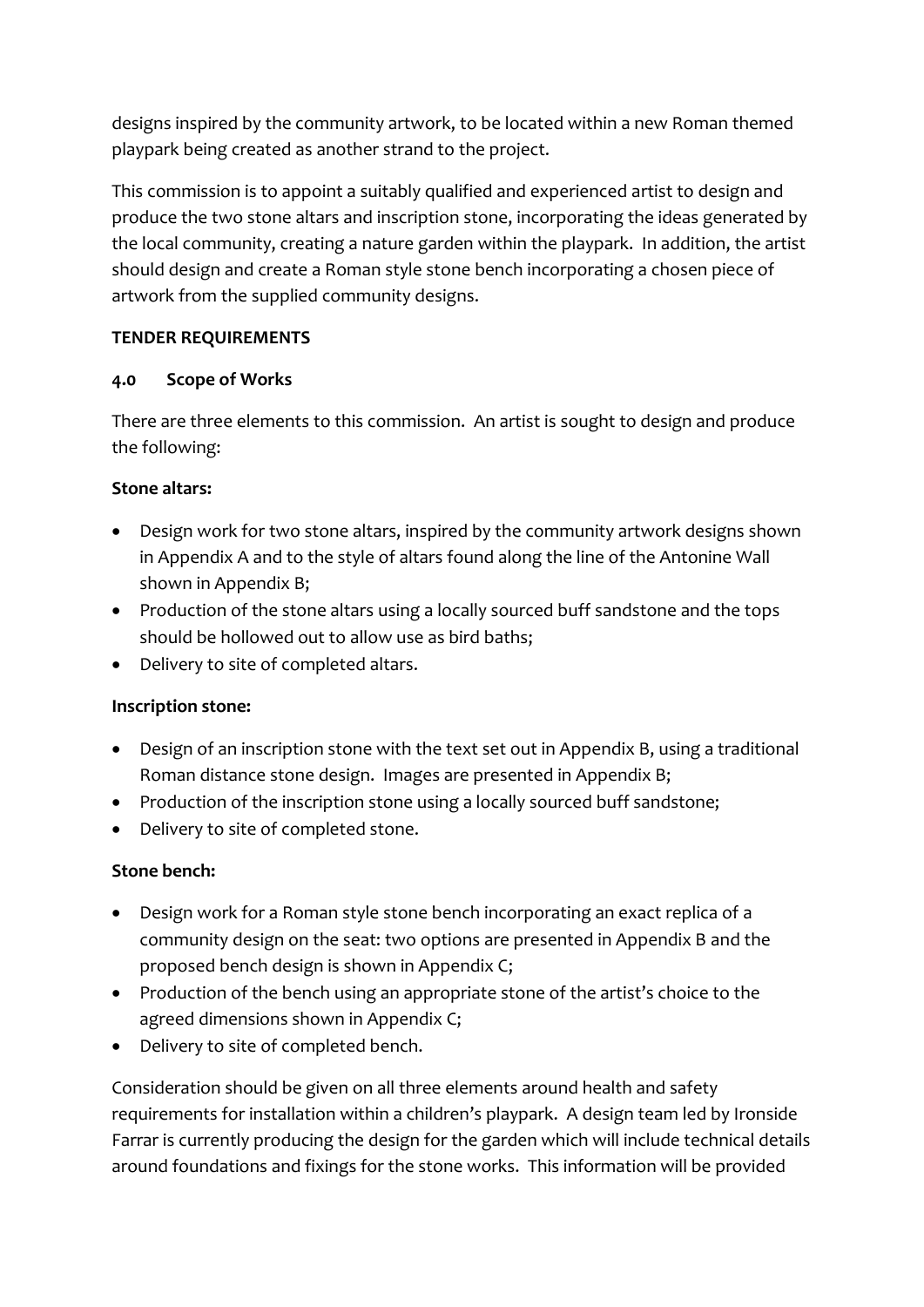and the artist will be expected to liaise with Ironside Farrar over such details to ensure that the stones are pre-drilled correctly to allow for safe installation. This will ensure that they are secure and robust enough to withstand potential climbing on, kicking with balls and playing with by children and young people. They are not intended to form part of the play equipment but their location may result in this unintended use.

## **5.0 Budget**

The total budget available for this commission is £8,500 exclusive of VAT.

### **6.0 Timescales**

The timescales for this project are as follows. We would like the works completed as quickly as possible but have allowed until 24 September 2021 as an absolute deadline.

| • Advertisement of design opportunity          | 17-28 May 2021              |
|------------------------------------------------|-----------------------------|
| • Deadline for submissions                     | 28 May 2021 at 12:00 midday |
| • Appointment of artist                        | by 4 Jun 2021               |
| • Altars, inscription stone and bench required | by 24 Sep 2021              |
|                                                |                             |

## **7.0 Submission Requirements**

Please respond to this brief with information including:

- Experience and qualifications including examples of at least three similar pieces of work;
- Proposed designs for altars, inscription stone and bench, including details on how the community artwork will be incorporated into these;
- Considerations on health and safety;
- Details of execution e.g. any subcontractors to be used;
- Ability to meet timescales;
- Proposed fee breakdown.

This should be submitted to Severine Peyrichou, Antonine Wall Development Officer by email: [severine.peyrichou@west-dunbarton.gov.uk](mailto:severine.peyrichou@west-dunbarton.gov.uk) by 12:00 midday on Friday 28 May 2021.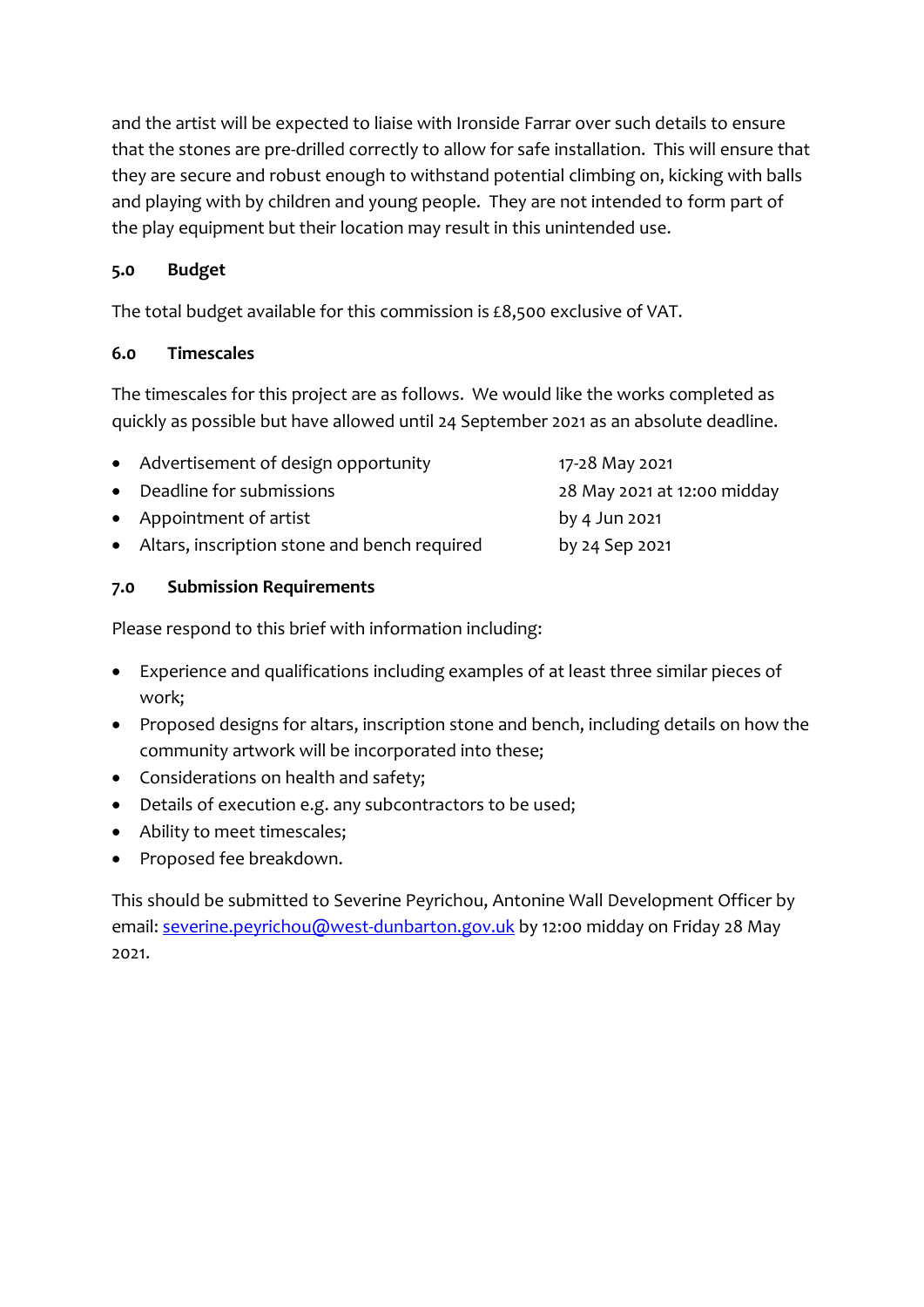### **Appendix A: Community Artwork for Use on Altars**

Left Altar: text: Love Peace Trust Hope



Right Altar: text: Drumchapel Past Present Future



Bench: text: Drumchapel Art Workshop MMXXI

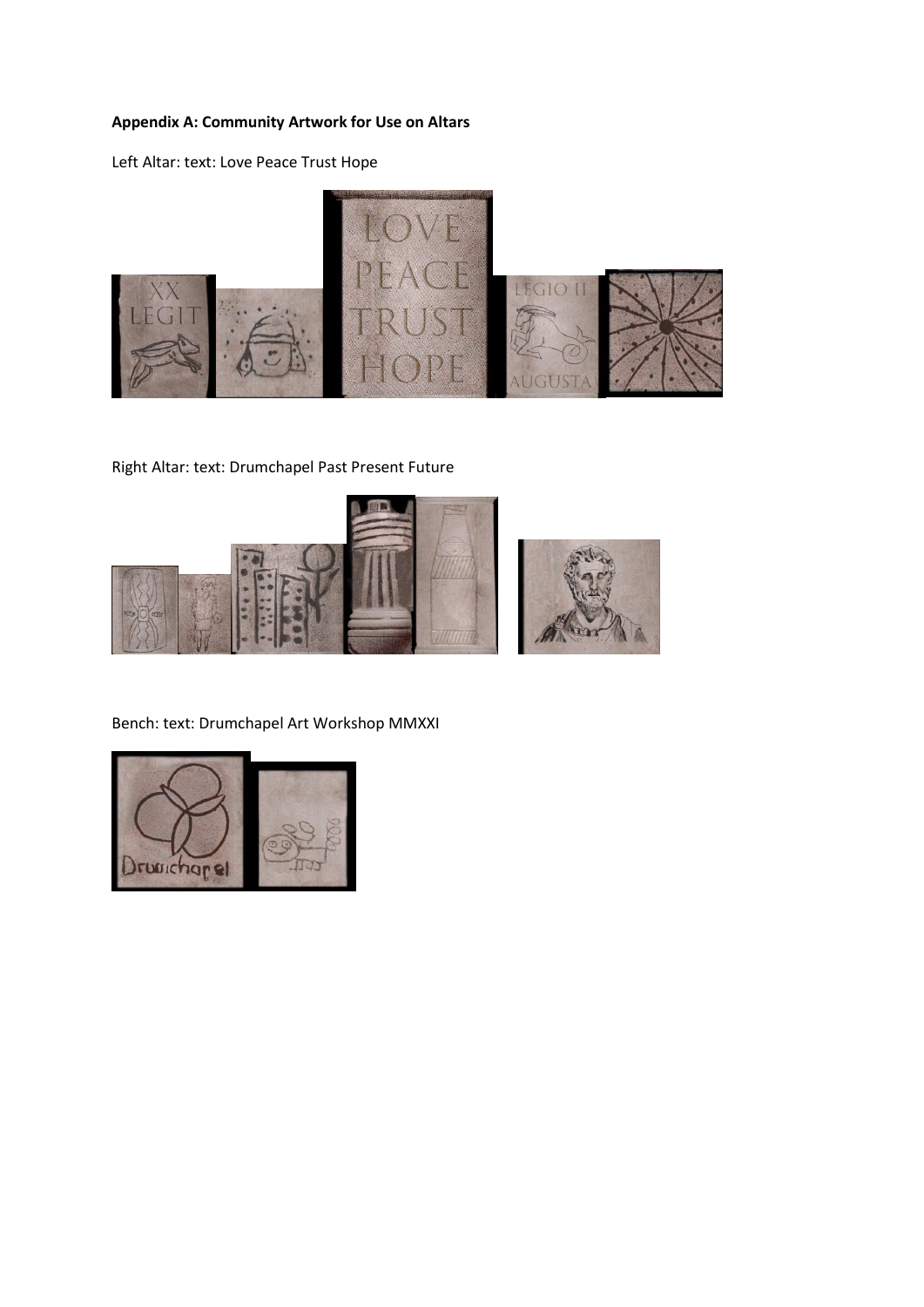#### **Appendix B: Stone Altar and Inscription Stone Designs and Dimensions**

The following image is indicative of the planned garden installation within the playpark. This includes the two altars with the inscription stone in the centre and the inclusion of two small cypress trees.



#### **Altar Designs**

The following altar designs, found close to the Antonine Wall, should be used for the stone altars.

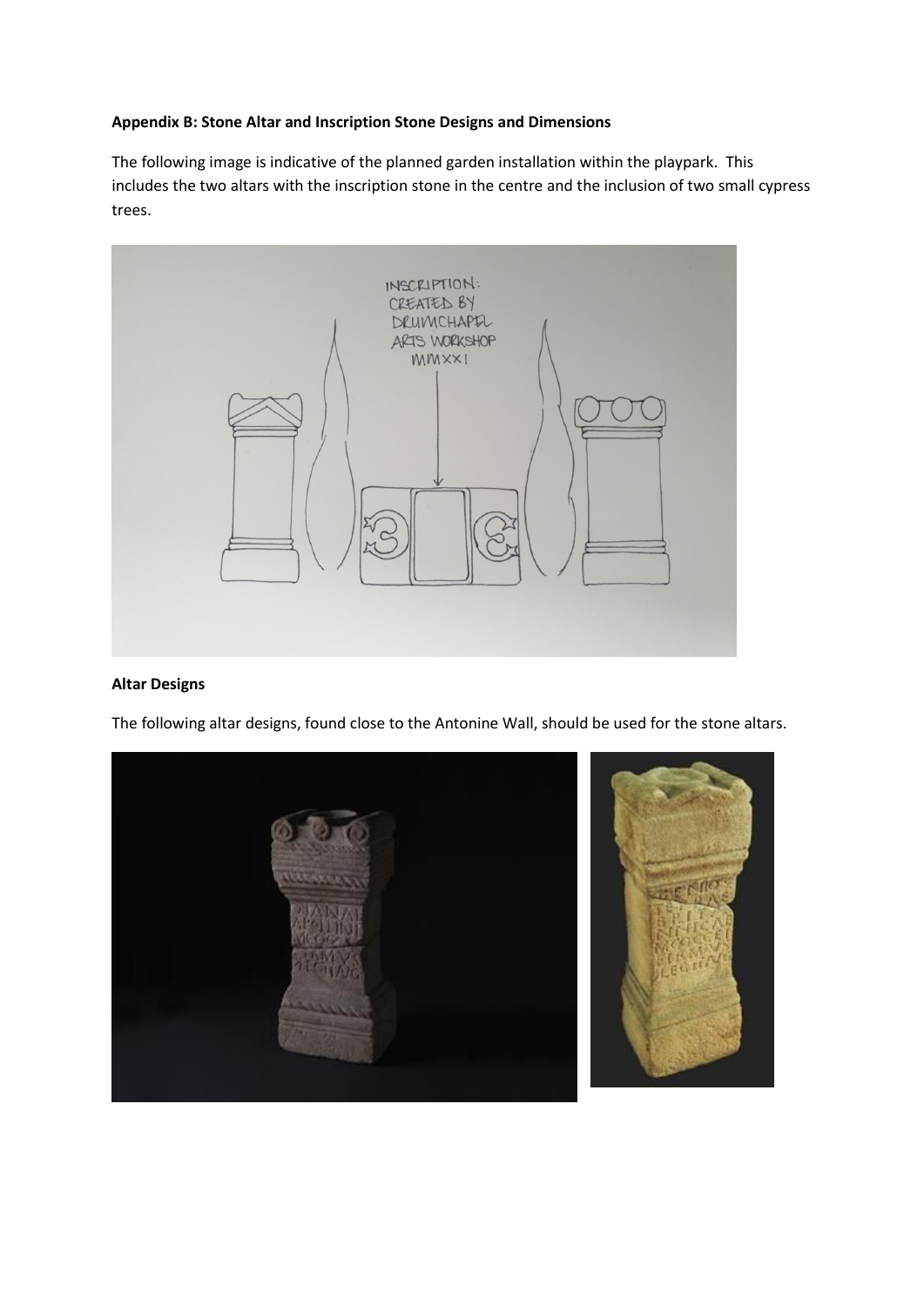#### **Dimensions:**

Each altar should be no more than one metre in height. The remaining dimensions should be selected to create a finished piece similar to the design of those above.

#### **Inscription Stone Designs**

The following images show a selection of distance stones found in close proximity to the Antonine Wall. These should be used for inspiration for the inscription stone design, which should have a central panel with the carved inscription.



Other examples can be found here:

[https://www.gla.ac.uk/hunterian/collections/permanentdisplays/theantoninewall/theantoninewalls](https://www.gla.ac.uk/hunterian/collections/permanentdisplays/theantoninewall/theantoninewallslideshow/#:~:text=The%20Hunterian,-The%20Antonine%20Wall&text=These%20inscribed%20stones%2C%20known%20as,faced%20South%20into%20the%20Empire) [lideshow/#:~:text=The%20Hunterian,-](https://www.gla.ac.uk/hunterian/collections/permanentdisplays/theantoninewall/theantoninewallslideshow/#:~:text=The%20Hunterian,-The%20Antonine%20Wall&text=These%20inscribed%20stones%2C%20known%20as,faced%20South%20into%20the%20Empire)

[The%20Antonine%20Wall&text=These%20inscribed%20stones%2C%20known%20as,faced%20South](https://www.gla.ac.uk/hunterian/collections/permanentdisplays/theantoninewall/theantoninewallslideshow/#:~:text=The%20Hunterian,-The%20Antonine%20Wall&text=These%20inscribed%20stones%2C%20known%20as,faced%20South%20into%20the%20Empire) [%20into%20the%20Empire.](https://www.gla.ac.uk/hunterian/collections/permanentdisplays/theantoninewall/theantoninewallslideshow/#:~:text=The%20Hunterian,-The%20Antonine%20Wall&text=These%20inscribed%20stones%2C%20known%20as,faced%20South%20into%20the%20Empire)

This also displays some of the altars found along the line of the Wall.

#### **Dimensions:**

The inscription stone should stand no higher than 0.5m tall. The remaining dimensions should allow for the inscription panel to be flanked by the artist's chosen design.